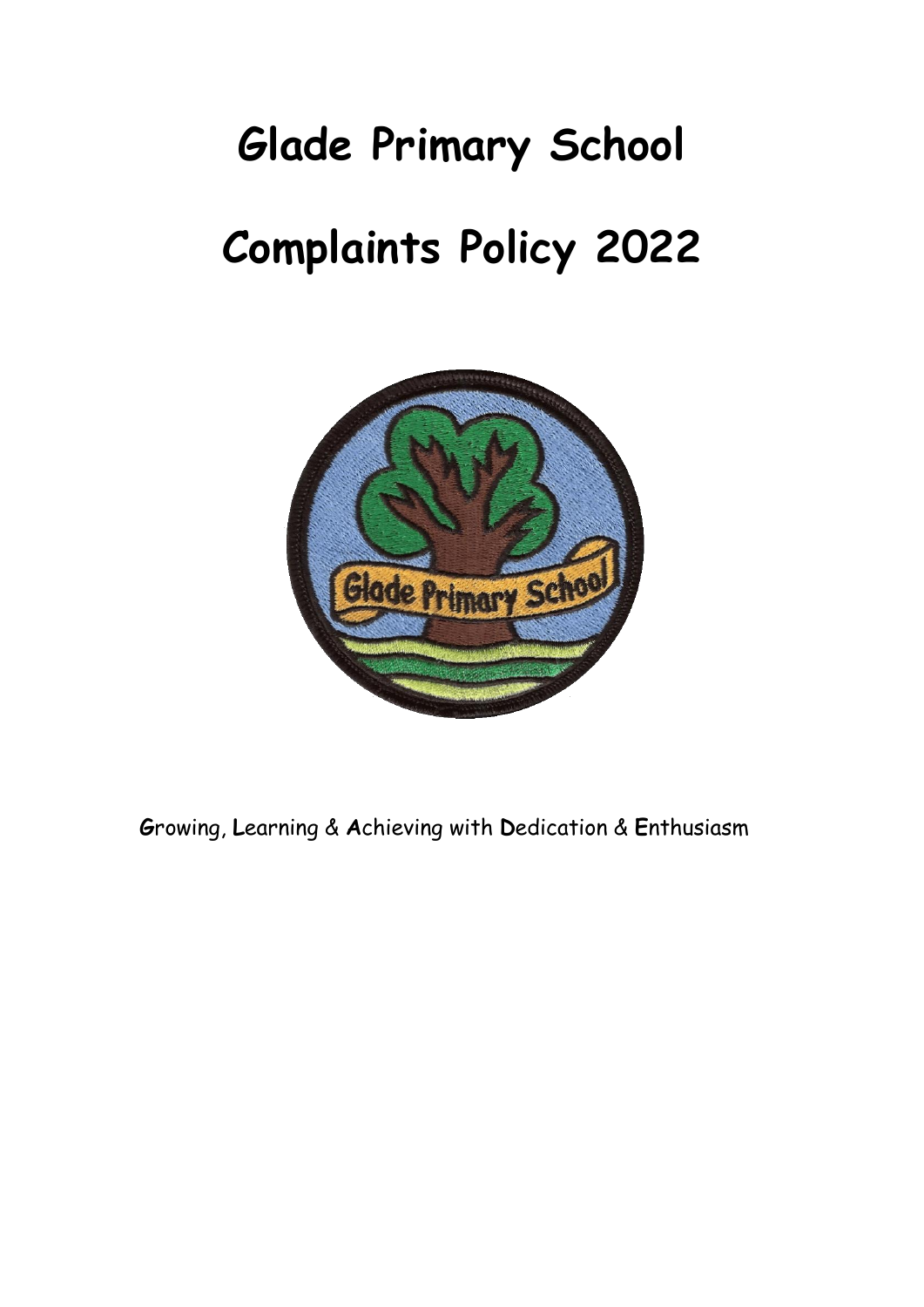## **Introduction**

This policy has been prepared in accordance with the [DfE Best Practice Advice](https://www.gov.uk/government/uploads/system/uploads/attachment_data/file/489056/Best_Practice_Advice_for_School_Complaints_2016.pdf)  [for School Complaints Procedures 2016.](https://www.gov.uk/government/uploads/system/uploads/attachment_data/file/489056/Best_Practice_Advice_for_School_Complaints_2016.pdf) 

#### **Points for consideration when using this procedure**

A complaint is an expression of dissatisfaction however made, by a parent or carer with a legitimate interest in the school. It may be about school policies or procedures, the conduct, actions or omissions of members of staff employed at the school or the standards of teaching and learning.

Section 29 of the Education Act 2002 requires all governing bodies to have in place a school's complaints procedure. The procedure must be publicised to parents and the procedure must be readily available to anyone requesting a copy.

The procedure outlined in section 2 is not for complaints from staff about matters relating to their duties or employment at the school, or for staff grievances, or for complaints they may have about parents or carers. Those issues should be dealt with through the school's staffing procedures and policies.

This complaints procedure is intended to be used by those persons who have a complaint relating to the school and no other alternative process exists for addressing that complaint.

Where an appeal mechanism or legislative process takes precedence, then that procedure must be followed and the procedure outlined below in section 2 will not apply. Examples of where alternative measures would take precedence may include (but are not limited to) some of the following:

- Complaints about the statementing process for children with special educational needs
- Issues relating to members of staff including disciplinary grievances and re-organisation proposals
- Matters likely to require a Child Protection Investigation
- Admissions and exclusions
- Whistleblowing
- Complaints about services provided by other providers who may use school premises or facilities. These service providers should have their individual complaints procedures which should be followed.
- Complaints against a Member of the governing body should be referred to the Chair of Governors in the first instance.

Initially most complaints will be oral. There should not be a requirement for the complainant to put their complaint in writing at the informal stage. However, schools should be mindful that English may not be the complainant's first language and due consideration and appropriate action should be taken where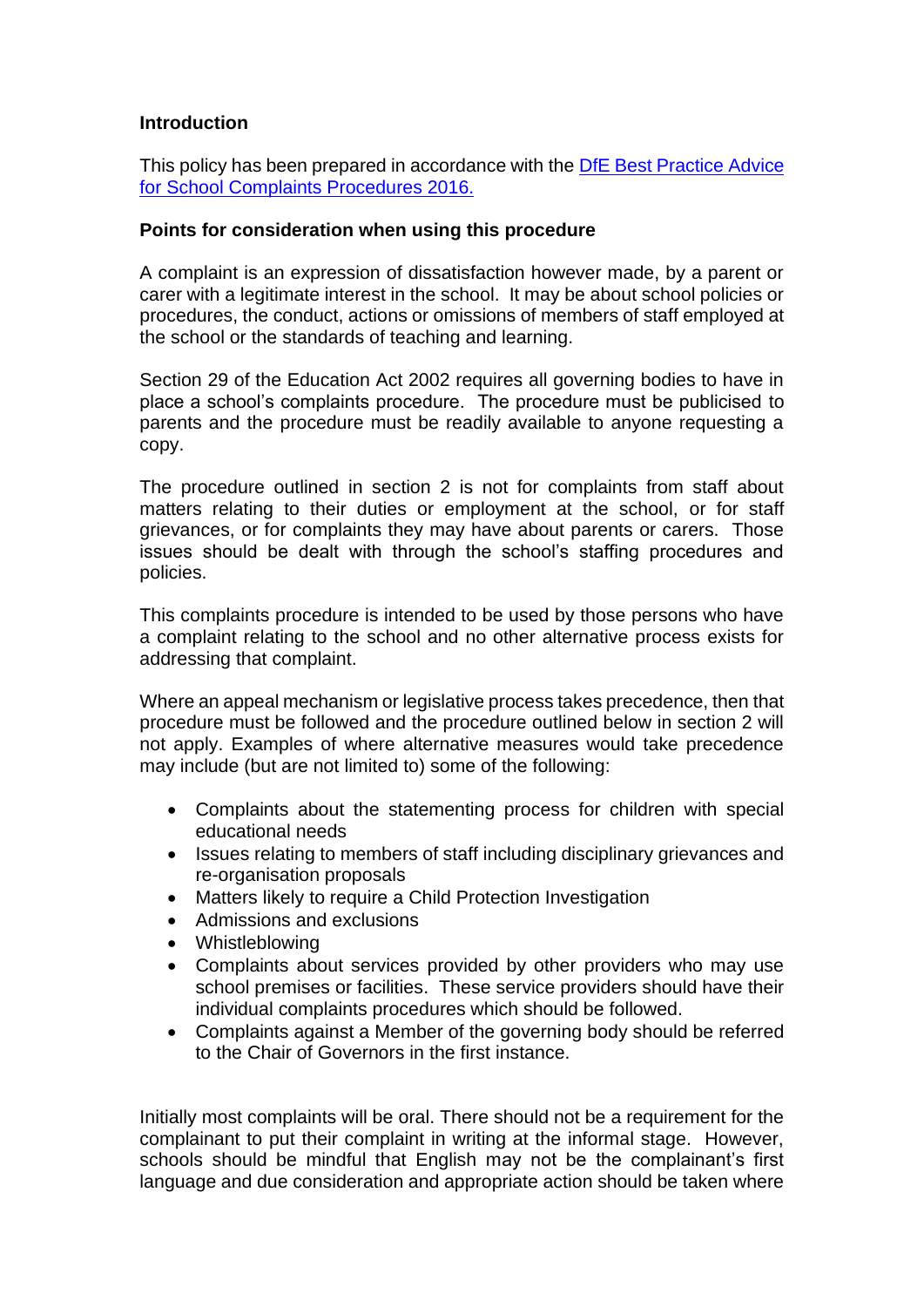this is known to be the case. Such actions may include for example agreeing to the parent being accompanied by a friend or family member to act as interpreter.

Schools should keep a record of all complaints made and the actions taken. When receiving anonymous complaints in the majority of cases the only action the head teacher will take is to log the complaint and a record of any actions taking in response to the complaint. However there may be exceptions to this where the head teacher feels further action should be taken and it is for the head teacher to use his/her discretion in making that decision and in deciding how to proceed in such cases. These may include complaints that raise serious concerns such as child protection allegations or bullying.

Governors should not attempt to deal with complaints outside of this procedure. Any governor who is approached by a complainant wishing to complain about the school should direct the complainant to the head teacher. There will be some instances, for example when the complaint is about the head teacher, where it would be appropriate for the complainant to be advised to write to the Chair of Governors instead of the head teacher.

The power to investigate school complaints rests with the school. The main exceptions to this are child protection and health and safety where the LA does still have the powers to investigate and intervene. Therefore in the majority of cases any complainant who approaches the LA (except in such cases as specified above) will be referred back to the head teacher or the chair of the governing body.

It is important that all concerns are taken seriously. Children learn best when there is an effective partnership between the school and the parents. All members of the school community are entitled to have their points of view properly considered and heard.

It is very important that all complaints are dealt with as swiftly and as fairly as possible. Failure to address complaints promptly frequently results in greater dissatisfaction. Complaints and concerns relating to issues, which occurred more than three months before will generally be ruled "out of time".

Head teachers or governors should not investigate (or in the case of governors be a member of the review panel) when a complaint is about their own actions.

When investigating a complaint the investigator should try to establish what happened, discover what the complainant feels would remedy the situation and interview those involved, keeping notes of the interviews. It may be appropriate to have another person present to take notes on occasions. The governing body should consider using recording devices to so parents with communication difficulties can access and review discussions.

Governing bodies should note that complainants have a right of the copies or records under FOI and the Data Protection Acts.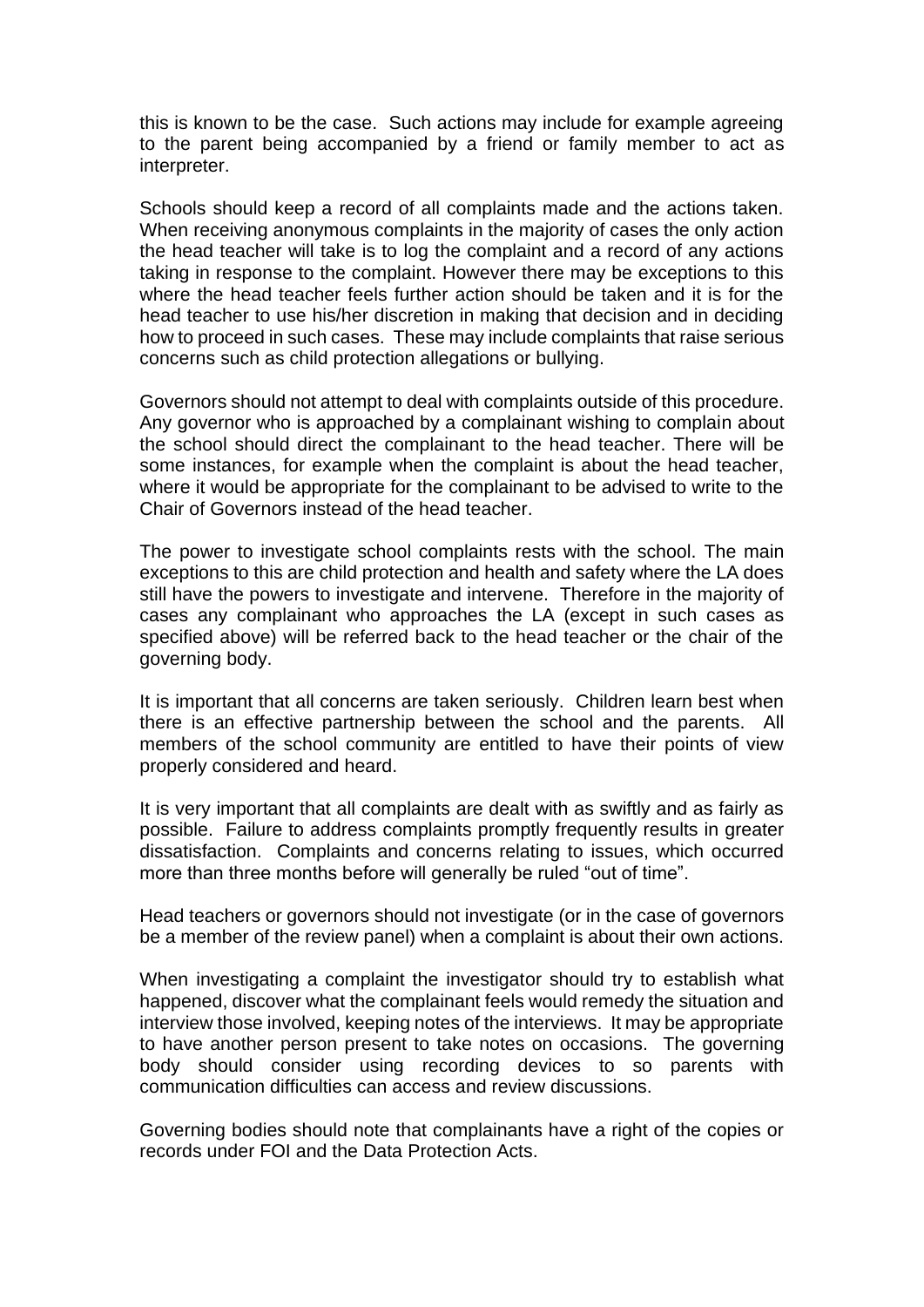Details of the complaint should not be shared with all members of the governing body

## **AIM OF POLICY**

Our objective is to provide a secure, calm and welcoming environment for students and staff. We recognise that these aspirations can only be achieved by the wholehearted commitment and support of the whole school community. Occasionally, situations will occur which prevent the fulfilment of those aims and give cause for complaint.

In order to bring any such occurrences to a speedy and satisfactory conclusion, the school has adopted a Complaints Procedure, based on the local authority's advice and as used in many other schools in Redbridge.

It is important that complaints are raised at the earliest possible opportunity to enable the matter to be dealt with speedily and effectively. An early informal approach is often the best means of resolution of minor problems. The Department for Education expect complaints to be made at the earliest opportunity and consider 3 months to be an acceptable timeframe to lodge a complaint.

# **Complaints procedure for use in schools**

## **1. Stage one: - Local resolution of the problem (the informal stage)**

In the vast majority of cases a problem can and should be resolved by contacting the class teacher subject teacher or member of staff directly involved with the problem. The initial communication with the member of staff may be by letter, telephone conversation or in person by appointment. Where this action does not lead to the problem being resolved then the complaint should be dealt with through the formal stages of this procedure.

## **2. Stage two – The Formal Stage**

If the complainant is not satisfied with the response from the member of staff at stage 1 or if the complaint is of a serious nature, the complainant should be advised that the next stage is to put their complaint in writing to the head teacher. When writing to the head teacher the complainant should seek to include details that might assist the investigation, such as witnesses, dates and times of events and copies of relevant documents.

Where the head teacher is the subject of the complaint then sections 4 and 5 of this procedure apply.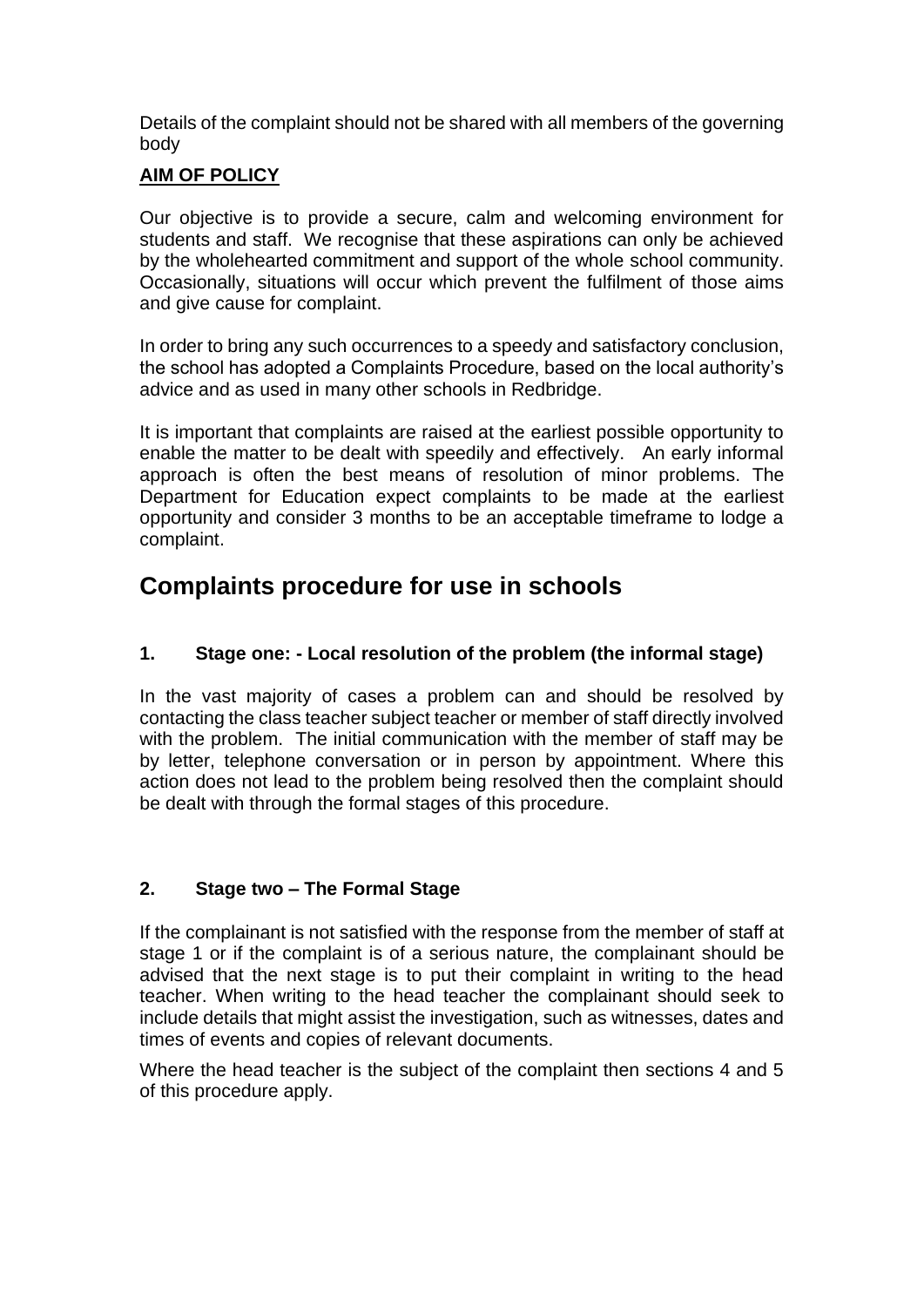The head teacher will be responsible for carrying out an investigation or appointing another senior member of staff to carry out the investigation and report their findings to the head teacher who will then reach a conclusion based on the investigation. The person appointed as the Investigator should keep notes of any interviews held as part of the investigation. In order to clarify the specific details of the complaint, the nature of the complaint and any background to the complaint, the investigator may feel it necessary to meet with the complainant first. It is good practice to supply interviewees with the notes and ask them to sign the notes for accuracy.

At the conclusion of the investigation the investigator will compile a report detailing their findings and any recommendations or actions they propose need to be considered by the head teacher.

The head teacher should write to the complainant within 5 school days of receipt of their letter, setting out who is conducting the investigation and that the head teacher will write again to the complainant within a further 20 school days setting out the actions taken to investigate the complaint and their findings. However, the investigation period for a more complex complaint could be longer than 20 days. The complainant should be advised if this is the case.

Before the investigator interviews a member/s of staff, they must be informed that they can be accompanied by a colleague or representative of a recognised union or professional association.

Once satisfied that the investigation has been concluded and a decision on the complaint has been reached the head teacher will notify the complainant in writing of the conclusion and decision made. The complainant will be informed of any action that will be taken as a result of the complaint except where this would be a breach confidentiality e.g. taking any formal action against individual members of staff which would remain confidential. This letter of notification of the outcome should generally be done no later than 20 school days as set out in paragraph 3.5 above. The head teacher may feel it appropriate to meet with the complainant to communicate the findings in person; in this event the decision should also be confirmed in writing.

The outcome of the investigation would usually be one of the following but not limited to:

- The evidence indicates that the complaint was substantiated and therefore upheld;
- The complaint was substantiated in part and the part upheld and identified only is upheld;
- There is insufficient evidence to reach a conclusion so the complaint is inconclusive and not proven;
- The complaint is not substantiated by the evidence and therefore not upheld;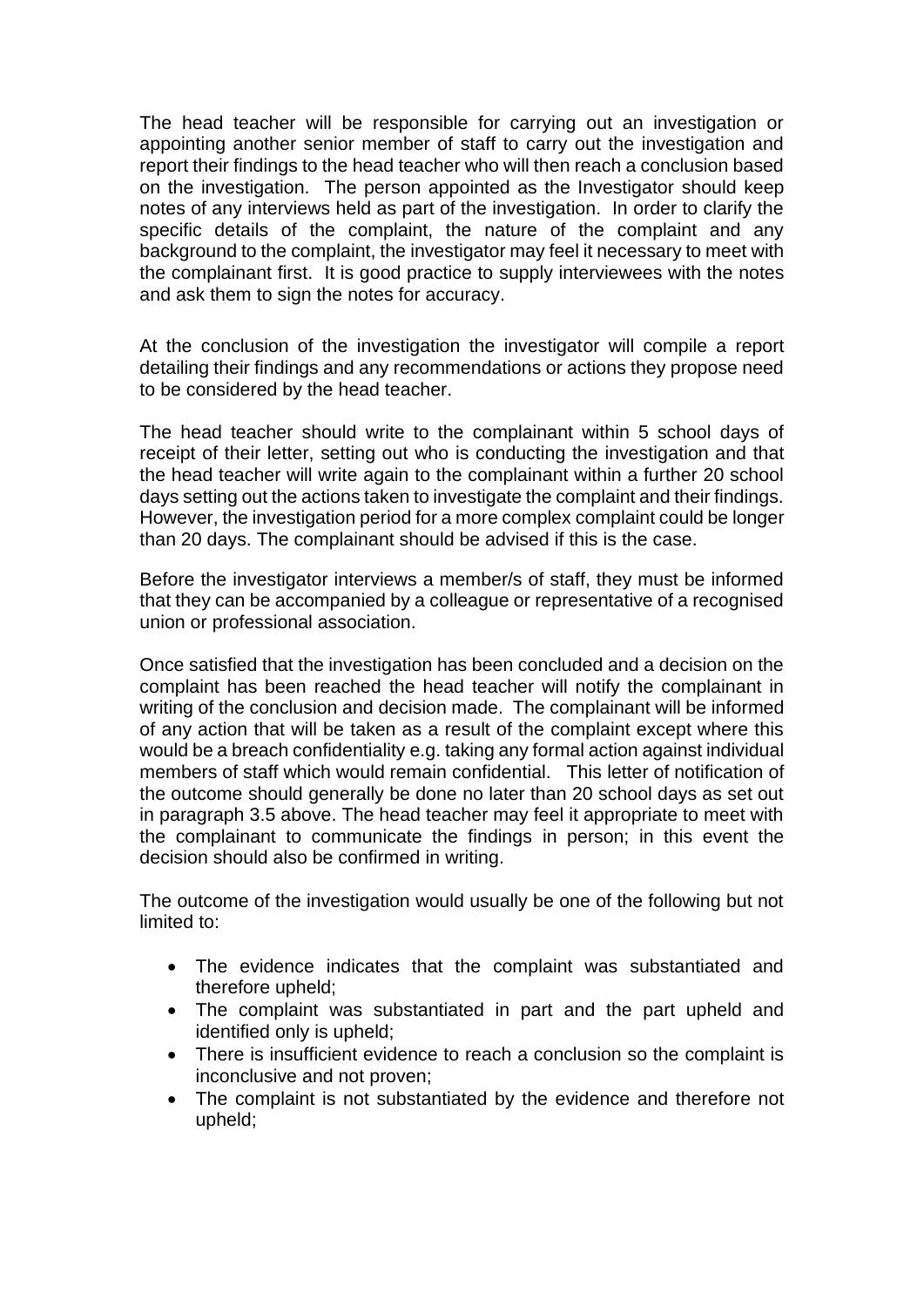In the outcome letter the complainant will also be informed that if they are not satisfied with the outcome of the investigation, they may request that the Governors Complaints Review Panel review the process followed by the head teacher in handling the complaint.

The complainant must be advised in writing of exactly who to contact and the timescale by which they should make contact, should they wish to pursue the matter to stage 3 – the Complaints Review Panel. This stage is set out below in paragraph 6.

This request must be made in writing to the clerk to the governing body within 10 school days of receiving the outcome from the head teacher and must include a statement specifying reasons for the request for the review and any perceived failures arising from the outcome of the investigation.

## **3. Where the complaints is about the actions of the Head teacher**

**Stage one - Local resolution of the problem (the informal stage):** In the vast majority of cases a problem can and should be resolved by speaking to the head teacher directly in an effort to resolve the problem or concern. The initial communication with the head teacher may be by letter, telephone conversation, in person or by appointment. Where this action does not lead to the problem being resolved then the complaint should be dealt with through the formal stage of this procedure.

## **4. Stage two – The formal stage (where the complaint is about the actions of the head teacher)**

If the complainant is not satisfied with the response from the head teacher at stage 1 they should be advised that the next stage is to put their complaint in writing to the Chair of Governors.

The Chair of Governors will be responsible for carrying out an investigation or appointing another governor to carry out the investigation and report their findings to the Chair of Governors who will then reach a conclusion based on the investigation. Notes should be kept of any interviews held as part of the investigation. In order to clarify the specific details of the complaint, the nature of the complaint and any background to the complaint the investigating governor may feel it necessary to meet with the complainant. The investigating governor should produce notes of this interview.

At the conclusion of their investigation the investigating governor will compile a report detailing their findings and any recommendations or actions they propose need to be considered by the Chair of Governors.

When writing the initial letter to the Chair of Governors the complainant should seek to include details that might assist the investigation, such as witnesses, dates and times of events and copies of relevant documents.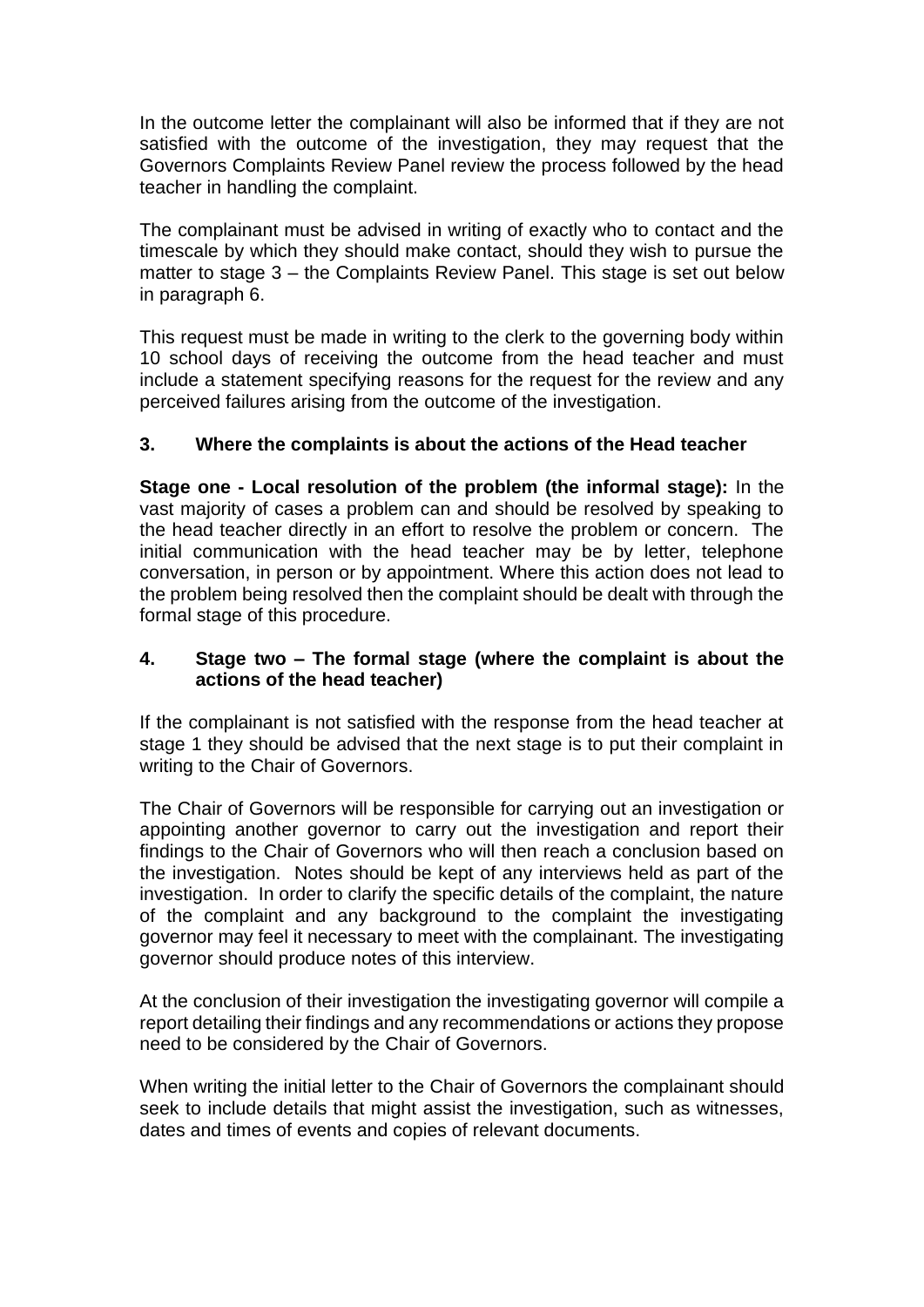The Chair of Governors should write to the complainant within 5 school days of receipt of their letter, setting out who is conducting the investigation and that they will write to the complainant within a further 20 school days setting out the actions taken to investigate the complaint and their findings However, the investigation period for a more complex complaint could be longer than 20 days. The complainant should be advised if this is the case.

Before the investigating governor interviews a member/s of staff, they must be informed that they may be accompanied by a colleague or representative of a recognised union or professional association.

Once satisfied that the investigation has been concluded and they have reached a decision on the complaint the Chair of Governors will notify the complainant in writing of their conclusions and any actions that will be taken as a result of the complaint (except where this would involve taking any formal action against individual members of staff which would remain confidential). This should be done no later than 20 school days as set out in paragraph 5.5 above. The Chair of Governors may feel it appropriate to meet with the complainant to communicate their findings.

The outcome of the investigation would usually be one of the following but not limited to:

- The evidence indicates that the complaint was substantiated and therefore upheld;
- The complaint was substantiated in part or in full (some details would be given of the actions the school will take in response to the complaint except where they may be of a disciplinary or other such nature relating to an individual member of staff);
- There is insufficient evidence to reach a conclusion so the complaint is inconclusive;
- The complaint is not substantiated by the evidence and therefore not upheld;

At this stage the complainant will be told that consideration of the complaint by the Chair of Governors is now concluded. The complainant will also be informed that if they are not satisfied with the manner in which the process has been followed, they may request that the Governors Complaints Review Panel review the process followed by the Chair of Governors in handling the complaint. This stage is outlined in paragraph six below.

The complainant must be advised in writing of exactly who to contact and the timescale by which they should make contact, should they wish to pursue the matter to stage 3 – the Complaints Review Panel. This stage is set out below in paragraph 6.

This request must be made in writing to the clerk to the governing body within 10 school days of receiving the outcome from the chair of governors and must include a statement specifying reasons for the request for the review and any perceived failures arising from the investigation process followed.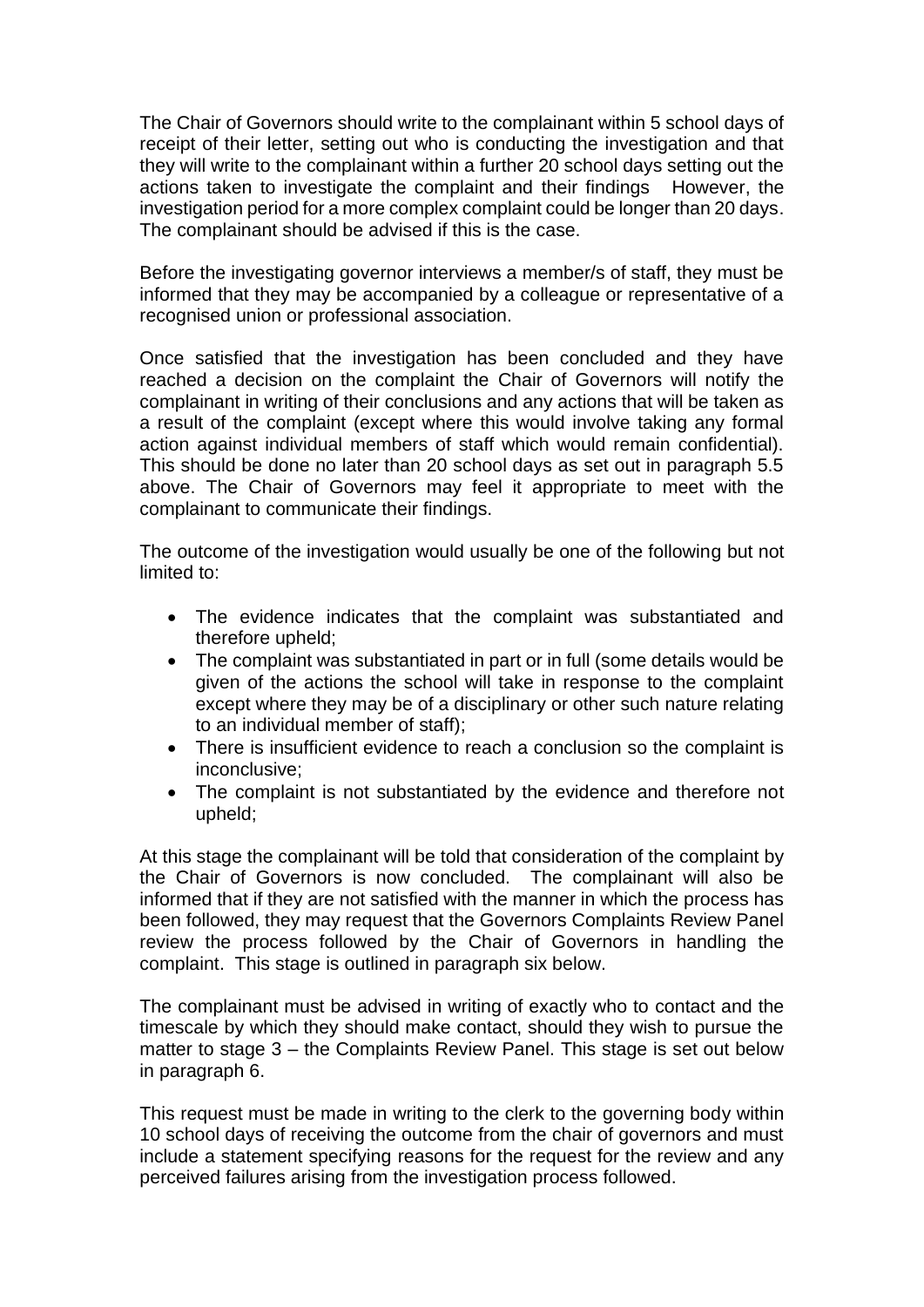## **5. Stage three – The Governors Review Panel (All Complaints)**

Review Panels are convened at the request of a complainant to review the school's decision to a complaint at stage 2. If the complaint has not been settled at the formal stage and the person making the complaint is not satisfied with the outcome or the way it was dealt with, they can ask for the process to be reviewed by the review panel.

The Review Panel's purpose, in each case, is to review (not to re-investigate) the original complaint and the school's response to it, including its investigation and the outcome. The Review Panel's role is not to undertake a re-investigation of the case, nor to extend its reference beyond the above matters.

The role of the stage 3 Review Panel is to review the actions and supporting evidence of the stage 2 investigation. The Panel is not permitted to do the following:

- To re-investigate the complaint;
- To reach a definite view on a point of law;
- To criticise the complainant for any "contributory negligence" that may have contributed to the difficulties;
- To be an alternative to a disciplinary hearing, as far as staff are concerned;
- To hear any new complaints (except if it relates to the length of time taken to deal with the substantive complaint)

Any review of the process followed by the head teacher, chair of governors or the investigating governor shall be by a panel of at least three members of the governing body appointed to be the Review Panel.

The review will normally be conducted through a consideration of written evidence but any requests received to make an oral representation should be considered sympathetically.

The panel will consider the letter from the complainant (outlined in paragraph 5.11 above) and if needed request that the complainant submit in writing (within a reasonable timescale) any further information needed by them relating to their reasons for requesting a review and any perceived failures arising from the investigation process followed. The head teacher or investigating governor will be invited to make a written response to the complainant's submissions.

The decision maker should provide the panel with all records, notes or information considered during the investigation (unless prevented from doing so for reasons such as data protection).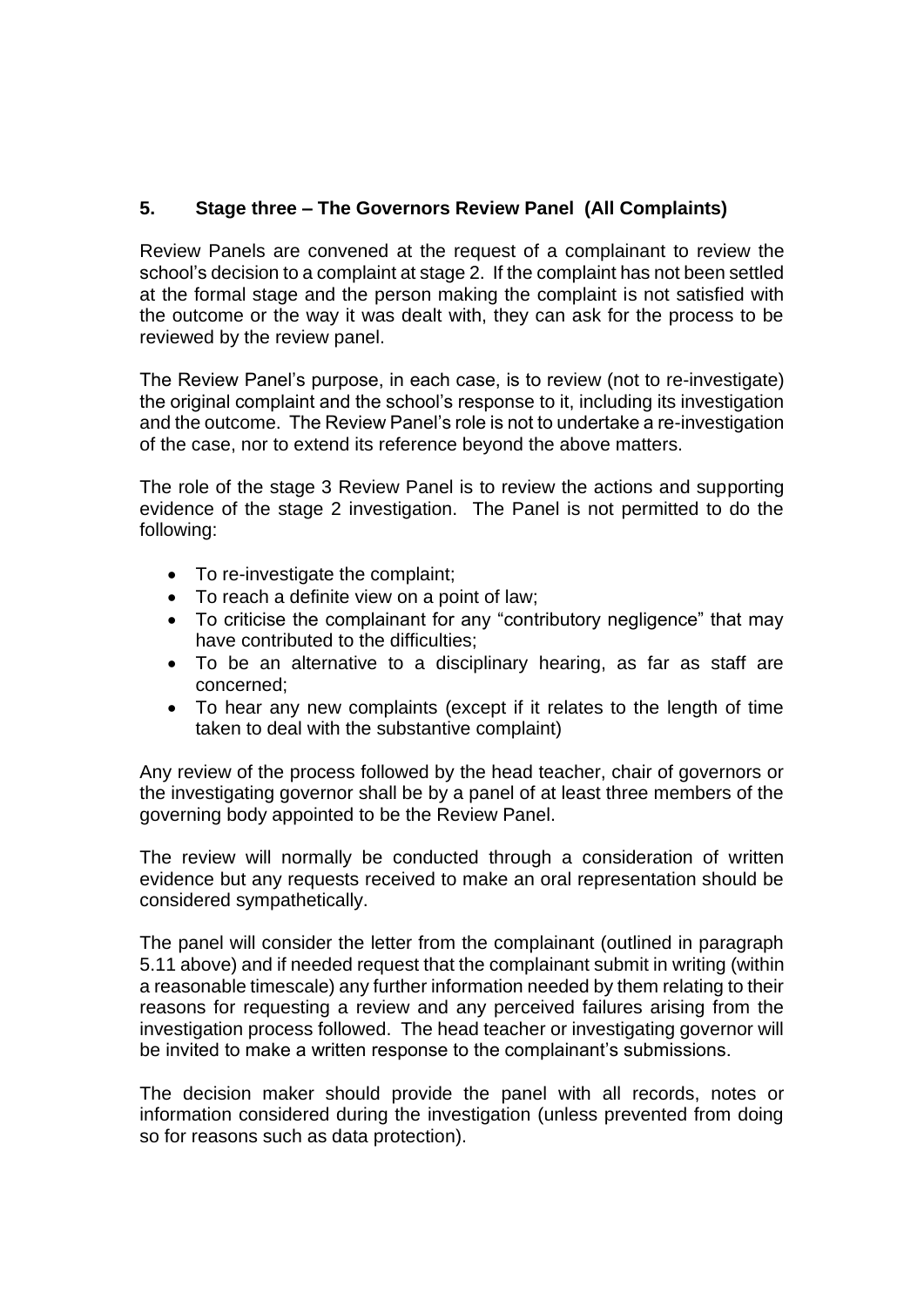The panel should communicate its findings to the complainant, head teacher and chair of governors within 25 school days of receipt by the clerk of the complainant's letter requesting a review.

If the complainant is still not happy at this stage they should be informed that they can appeal to the Secretary of State for Education (or any other relevant body appointed to hear parental complaints against schools as set out in Regulations or Acts of Parliament) on the following grounds:

- The governing body is acting or proposing to act unreasonably;
- The governing body has failed to discharge its legal duties as set out in Regulations or Acts of Parliament.

The governing body notes that the Secretary of State has a duty to consider all complaints raised but will only intervene where the governing body has acted unlawfully or unreasonably and where it is expedient or practical to do so. The School Complaints Unit (SCU) considers complaints relating to LA maintained schools in England on behalf of the Secretary of State.

Information about the SCU can be obtained by calling Tel 0370 000 2288 or by writing to:

Department for Education School Complaints Unit 2nd Floor Piccadilly Gate Store Street Manchester M1 2WD

## **6. Dealing with unreasonable, serial or persistent complaints**

Glade Primary School is committed to dealing with all complaints fairly and impartially, and to providing a high quality service to those who complain. We will not normally limit the contact complainants have with the school. However, we do not expect our staff to tolerate unacceptable behaviour and will take action to protect staff from that behaviour, including that which is abusive, offensive or threatening.

Glade Primary School defines unreasonable complainants as '*those who, because of the frequency or nature of their contacts with the school, hinder our consideration of their or other people's complaints***'.**

A complaint may be regarded as unreasonable when the person making the complaint:-

- refuses to articulate their complaint or specify the grounds of a complaint or the outcomes sought by raising the complaint, despite offers of assistance;
- refuses to co-operate with the complaints investigation process while still wishing their complaint to be resolved;
- refuses to accept that certain issues are not within the scope of a complaints procedure;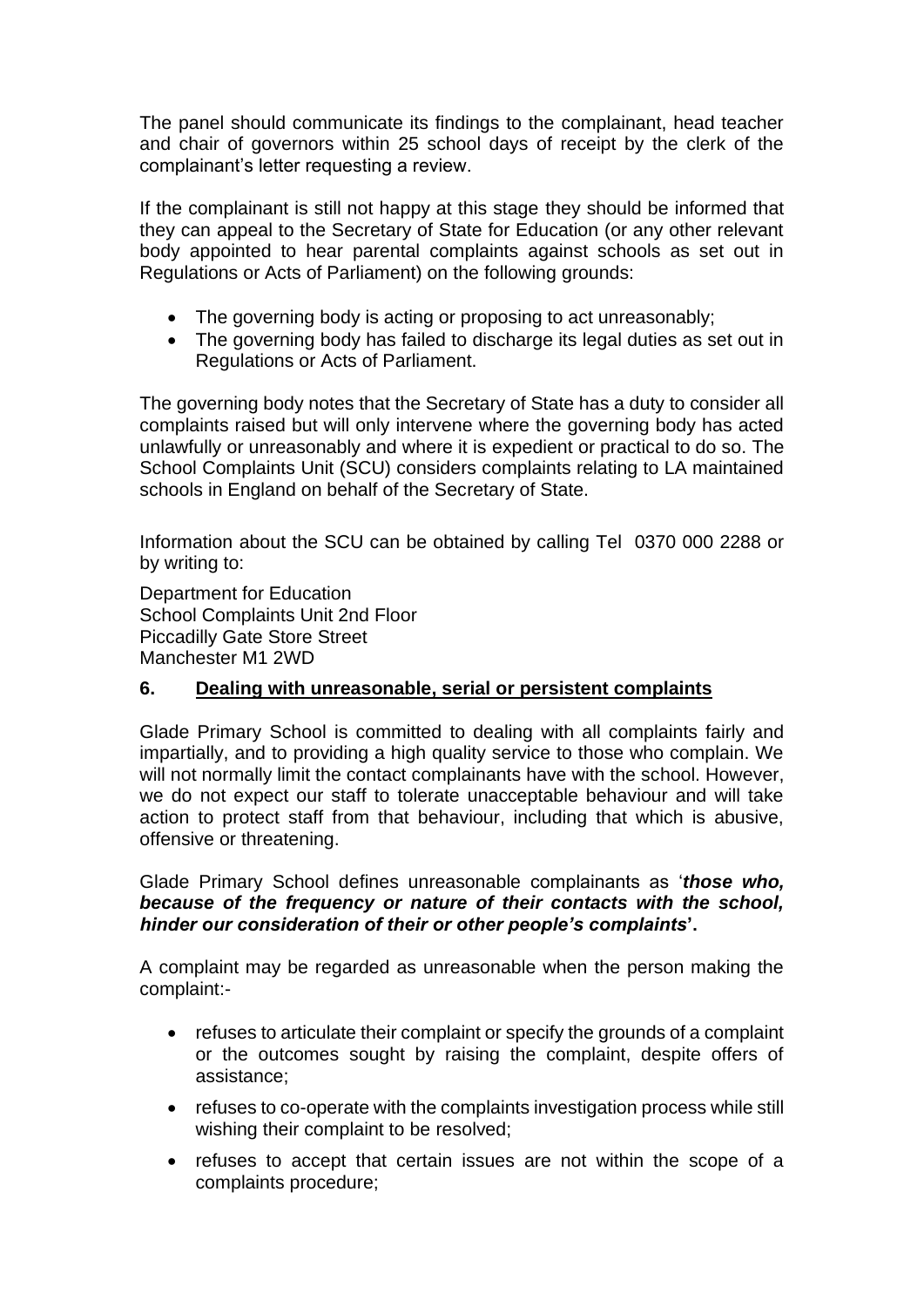- insists on the complaint being dealt with in ways which are incompatible with the adopted complaints procedure or with good practice;
- introduces trivial or irrelevant information which the complainant expects to be taken into account and commented on, or raises large numbers of detailed but unimportant questions, and insists they are fully answered, often immediately and to their own timescales;
- makes uniustified complaints about staff who are trying to deal with the issues, and seeks to have them replaced;
- changes the basis of the complaint as the investigation proceeds;
- repeatedly makes the same complaint (despite previous investigations or responses concluding that the complaint is groundless or has been addressed);
- refuses to accept the findings of the investigation into that complaint where the school's complaint procedure has been fully and properly implemented and completed including referral to the Department for Education;
- seeks an unrealistic outcome;
- makes excessive demands on school time by frequent, lengthy, complicated and stressful contact with staff regarding the complaint in person, in writing, by email and by telephone while the complaint is being dealt with

A complaint may also be considered unreasonable if the person making the complaint does so either face-to-face, by telephone or in writing or electronically:-

- maliciously;
- aggressively;
- using threats, intimidation or violence;
- using abusive, offensive or discriminatory language;
- knowing it to be false;
- using falsified information;
- publishing unacceptable information in a variety of media such as in social media websites and newspapers.

Complainants should limit the numbers of communications with a school while a complaint is being progressed. It is not helpful if repeated correspondence is sent (either by letter, phone, email or text) as it could delay the outcome being reached.

Whenever possible, the headteacher or Chair of Governors will discuss any concerns with the complainant informally before applying an 'unreasonable' marking against the complaint.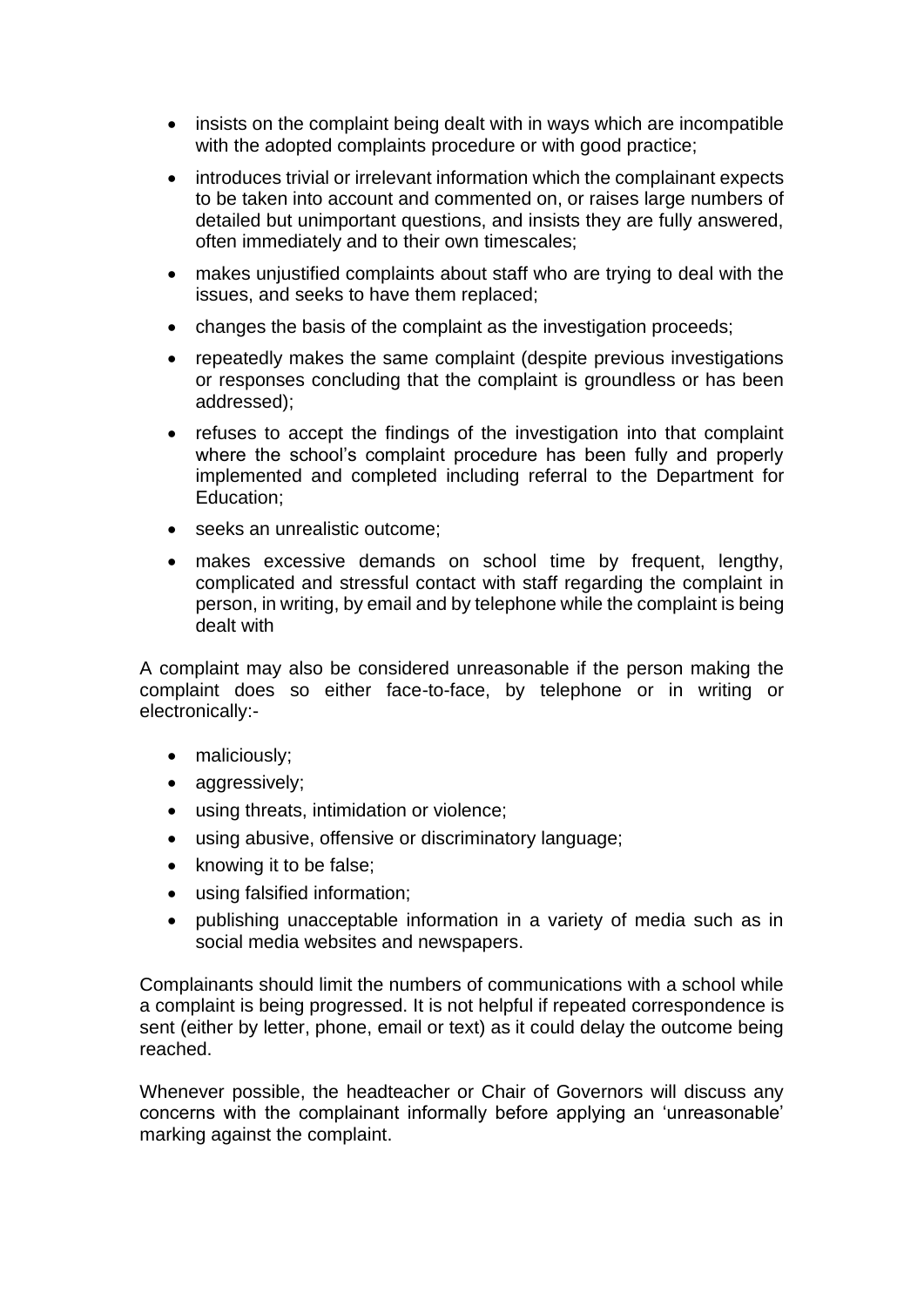If the behaviour continues the headteacher will write to the complainant explaining that their behaviour is unreasonable and asking them to change it. For complainants who excessively contact Glade primary School causing a significant level of disruption, we may specify methods of communication and limit the number of contacts in a communication plan. This will usually be reviewed after 6 months.

In response to any serious incident of aggression or violence, the concerns and actions taken will be put in writing immediately and the police informed. This may include barring an individual from Glade Primary School.

#### **Complainants who behave in an unacceptable way**

Although fulfilling a public function, schools are private places. The public has no automatic right of entry. Schools will therefore act to ensure they remain a safe place for pupils, staff and other members of their community.

If a parent's behaviour is a cause for concern, a school can ask him/her to leave school premises. In serious cases, the headteacher or the local authority can notify them in writing that their implied licence to be on school premises has been temporarily revoked subject to any representations that the parent may wish to make. Schools should always give the parent the opportunity to formally express their views on the decision to bar in writing.

The decision to bar should then be reviewed, taking into account any representations made by the parent and either confirmed or lifted. If the decision is confirmed the parent should be notified in writing, explaining how long the bar will be in place.

Anyone wishing to complain about being barred can do so, by letter or email, to the headteacher or Chair of Governors.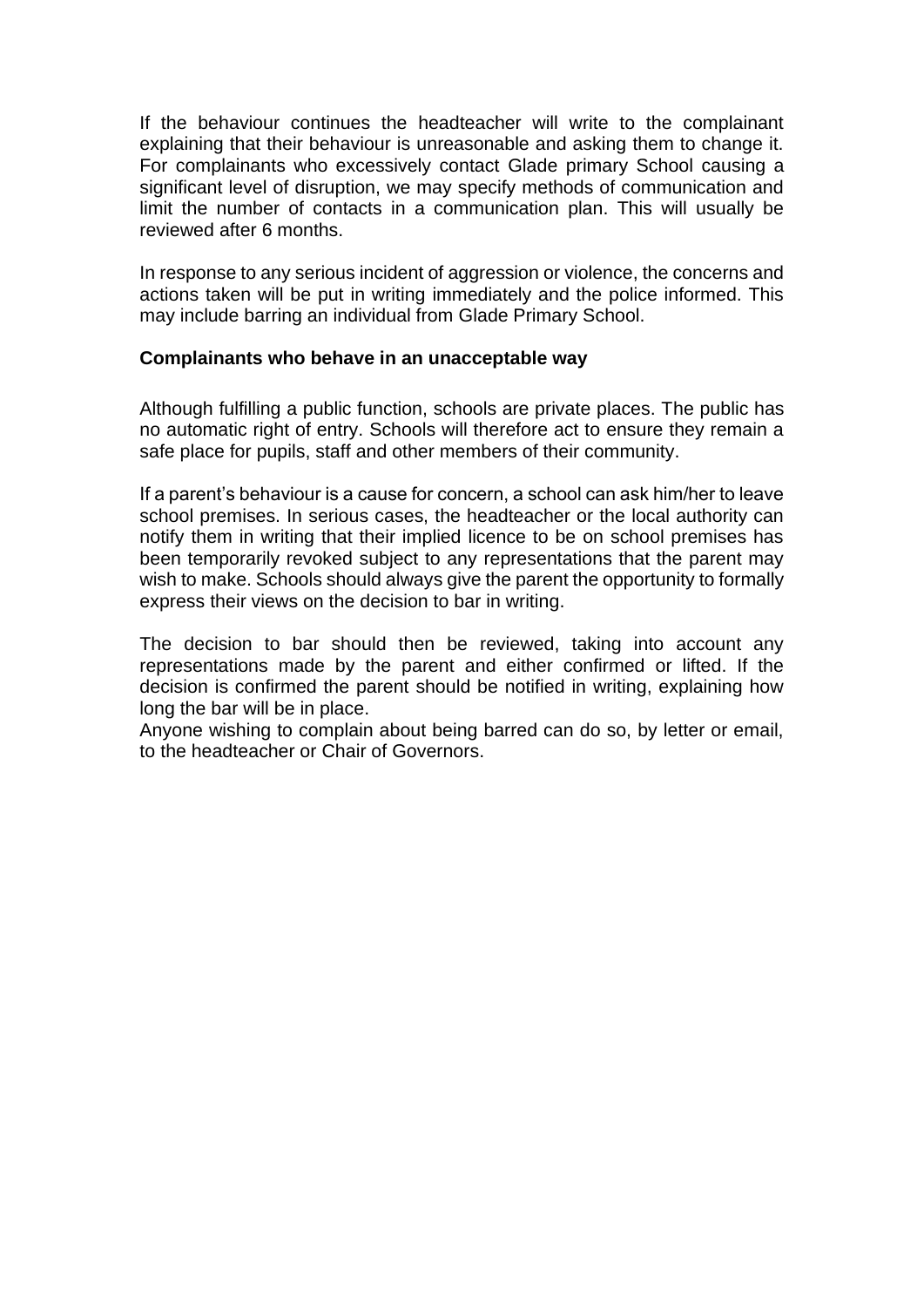# **Model Complaints Procedure for Schools - Flowchart**





**Stage Two Formal Stage**

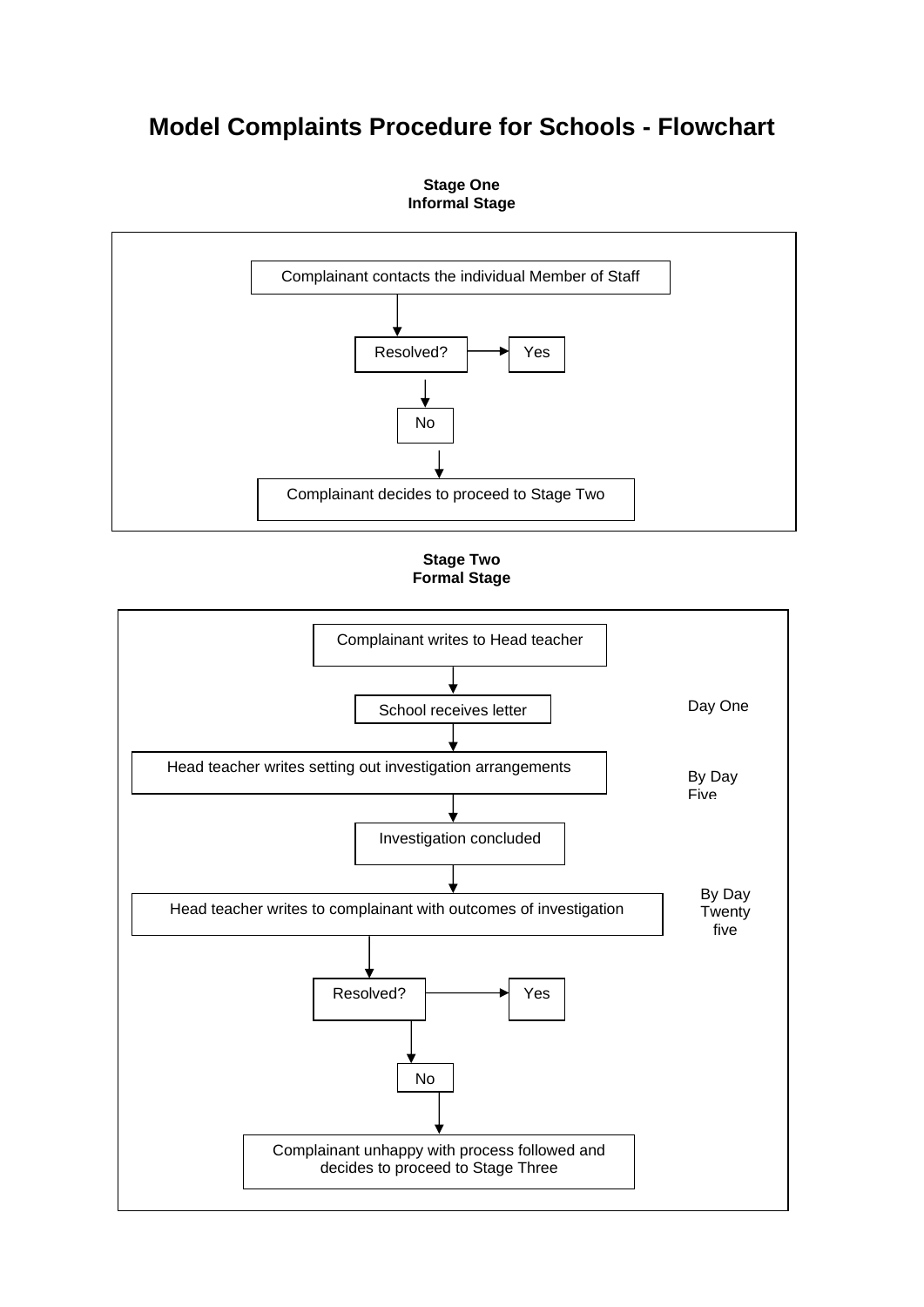**Stage Three Governors Review Panel (stage three)**



Note: - If the complaint is about the actions of the head teacher then the chair of governors carries out the head teacher's role indicated above (section 5 in model procedure).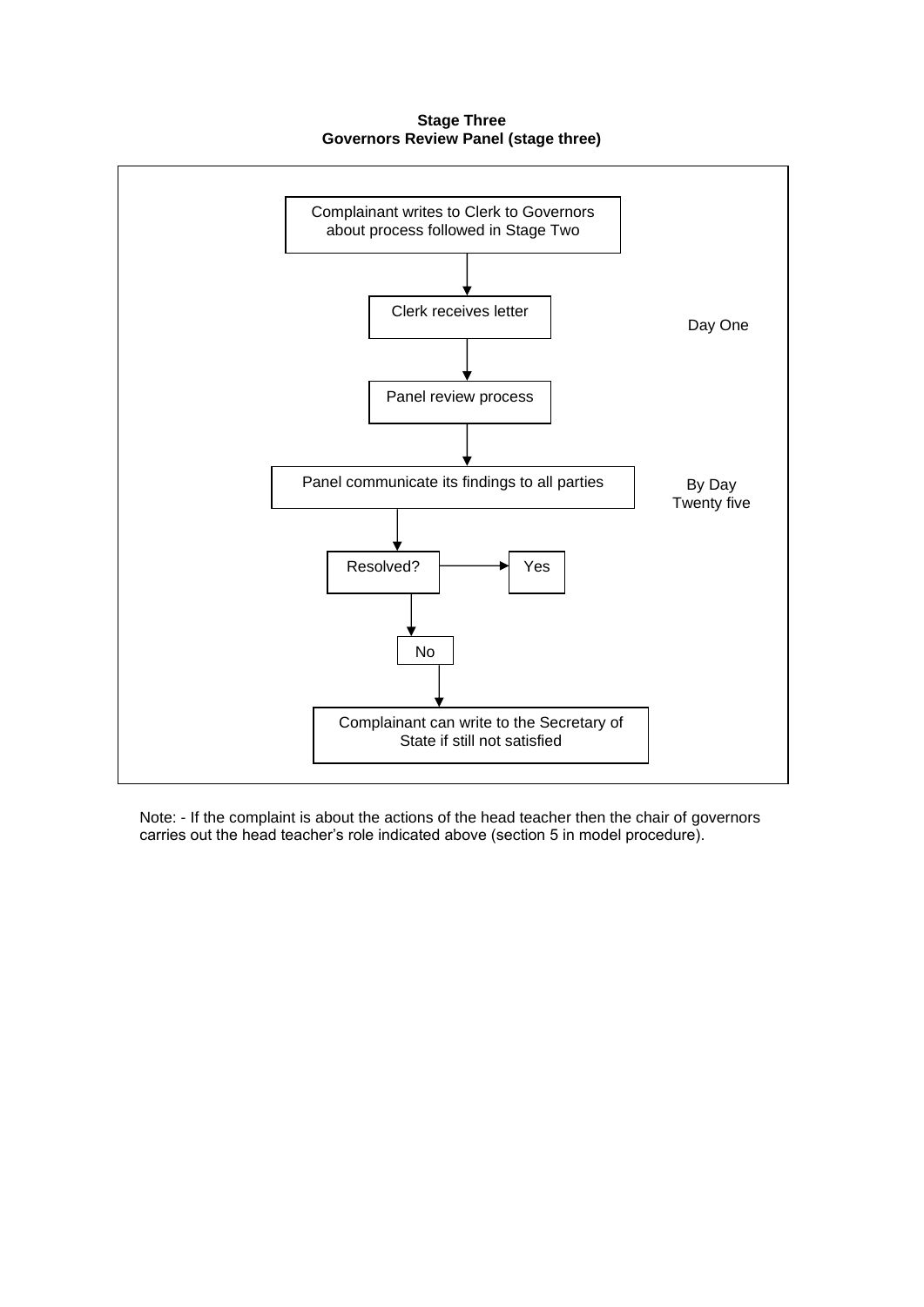# **Appendix A – Roles and Responsibilities**

## **The Complainant**

The complainant or person who makes the complaint will receive a more effective

response to the complaint if he/she:-

- co-operates with the school in seeking a solution to the complaint;
- expresses the complaint in full as early as possible;
- responds promptly to requests for information or meetings or in agreeing the details of the complaint;
- asks for assistance as needed:
- treats all those involved in the complaint with respect.

## **The Complaints Co-ordinator (or headteacher)**

The complaints co-ordinator should:-

- ensure that the complainant is fully updated at each stage of the procedure;
- ensure that all people involved in the complaint procedure will be aware of the legislation around complaints including the Equality Act 2010, Data Protection Act 1998 and Freedom of Information Act 2000;
- liaise with staff members, headteacher, Chair of Governors and Clerk to ensure the smooth running of the complaints procedure;
- keep records;
- be aware of issues regarding:- sharing third party information;
- additional support this may be needed by complainants when making a complaint including interpretation support.

# **The Investigator**

The Investigator is the person involved in Stages 1 and 2 of the procedure.

The Investigator's role can include:-

- providing a comprehensive, open, transparent and fair consideration of the complaint;
- sensitive and thorough interviewing of the complainant to establish what has happened and who has been involved;
- consideration of records and other relevant information;
- interviewing staff and children/young people and other people relevant to the complaint;
- analysing information;
- effectively liaising with the complainant and the complaints co-ordinator as appropriate to clarify what the complainant feels would put things right:
- identifying solutions and recommending courses of action to resolve problems;
- being mindful of the timescales to respond; and responding to the complainant in plain and clear language.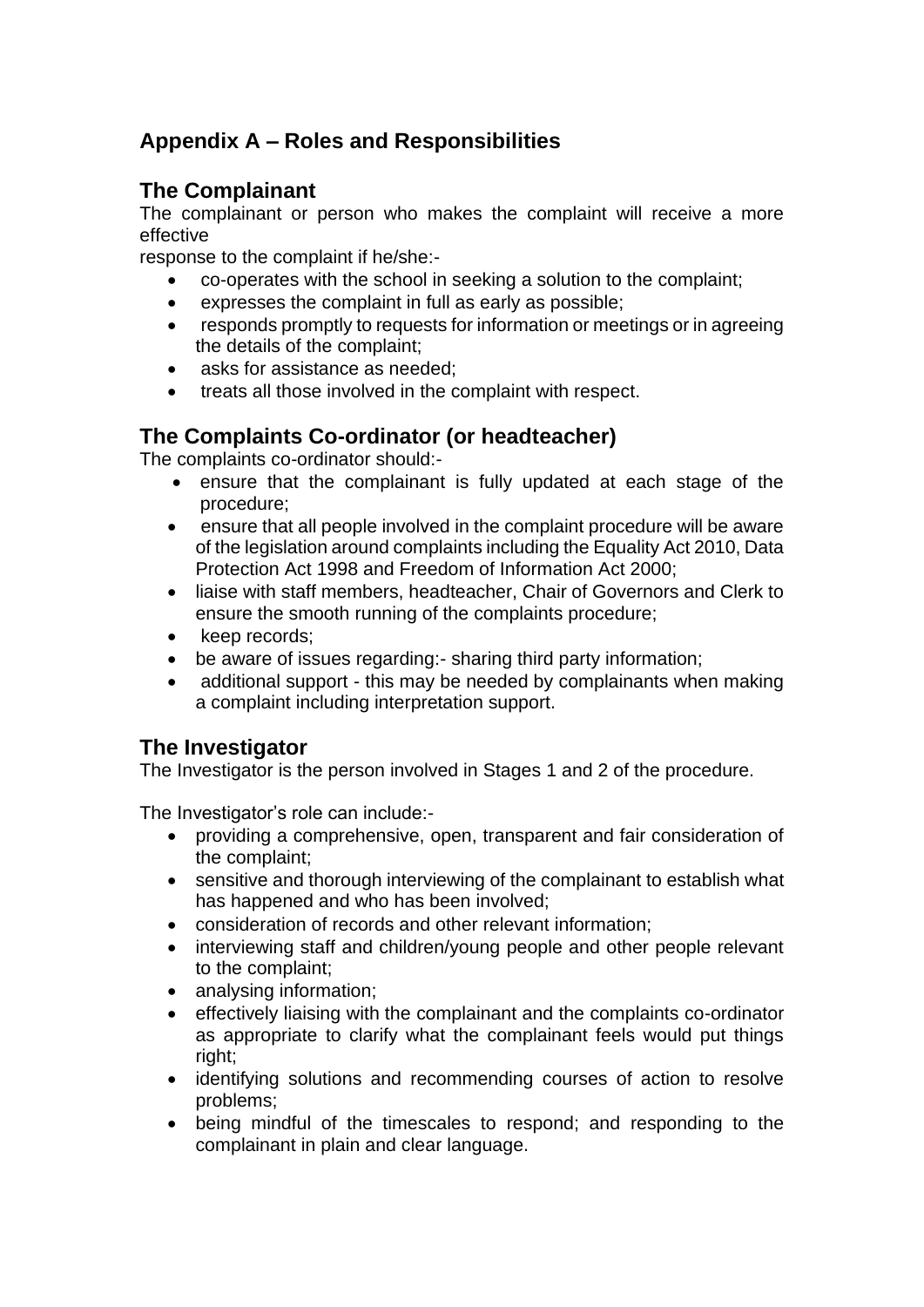The person investigating the complaint should make sure that they:

- conduct interviews with an open mind and be prepared to persist in the questioning;
- keep notes of interviews or arrange for an independent note taker to record minutes of the meeting.

# **The Panel Clerk (this could be Clerk to the Governors or the Complaints Coordinator)**

The Clerk is the contact point for the complainant for the panel meeting and is expected to:-

- set the date, time and venue of the hearing, ensuring that the dates are convenient to all parties and that the venue and proceedings are accessible;
- collate any written material and send it to the parties in advance of the hearing;
- meet and welcome the parties as they arrive at the hearing;
- record the proceedings;
- circulate the minutes of the panel hearing;
- notify all parties of the panel's decision;
- liaise with the complaints co-ordinator.

## **The Panel Chair**

- The Panel Chair has a key role in ensuring that:-
- the meeting is minuted;
- the remit of the panel is explained to the complainant and both they and the school have the opportunity of putting their case without undue interruption;
- the issues are addressed;
- key findings of fact are made;
- parents/carers and others who may not be used to speaking at such a hearing are put at ease – this is particularly important if the complainant is a child/young person;
- the hearing is conducted in an informal manner with everyone treated with respect and courtesy;
- the layout of the room will set the tone care is needed to ensure the setting is informal and not adversarial;
- the panel is open-minded and acts independently;
- no member of the panel has an external interest in the outcome of the proceedings or any involvement in an earlier stage of the procedure;
- both the complainant and the school are given the opportunity to state their case and seek clarity;
- written material is seen by everyone in attendance if a new issue arises it would be useful to give everyone the opportunity to consider and comment upon it; this may require a short adjournment of the hearing;
- liaise with the Clerk and complaints co-ordinator.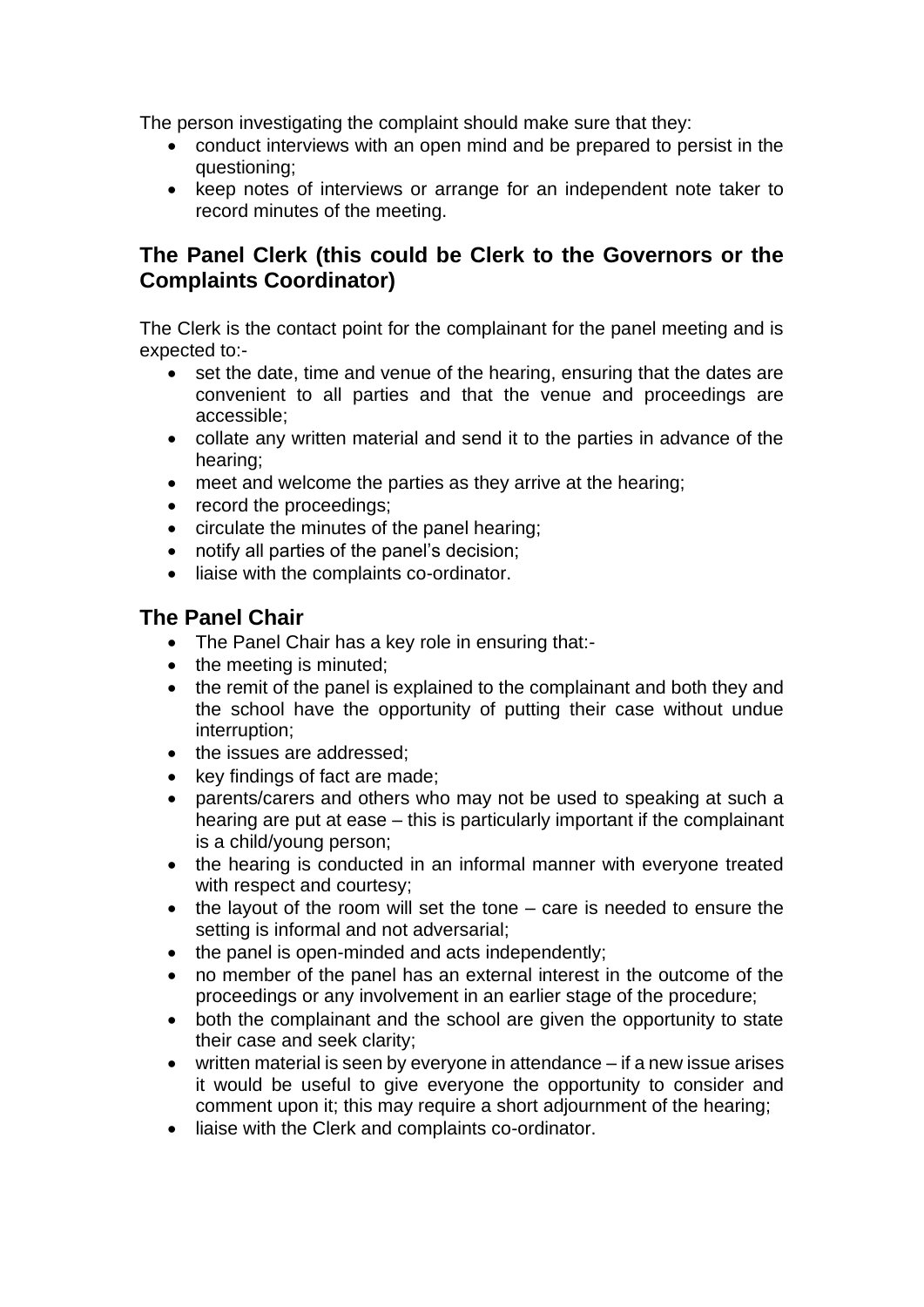# **Panel Member**

Panellists will need to be aware that:-

- it is important that the review panel hearing is independent and impartial, and that it is seen to be so;
- No governor may sit on the panel if they have had a prior involvement in the complaint or in the circumstances surrounding it.
- the aim of the hearing, which will be held in private, will always be to resolve the complaint and achieve reconciliation between the school and the complainant;
- It must be recognised that the complainant might not be satisfied with the outcome if the hearing does not find in their favour. It may only be possible to establish the facts and make recommendations which will satisfy the complainant
- that his or her complaint has been taken seriously.
- many complainants will feel nervous and inhibited in a formal setting:
- Parents/carers often feel emotional when discussing an issue that affects their child.
- The panel chair will ensure that the proceedings are as welcoming as possible.
- extra care needs to be taken when the complainant is a child/young person and present during all or part of the hearing;
- Careful consideration of the atmosphere and proceedings will ensure that the child/young person does not feel intimidated. The panel should respect the views of the child/young person and give them equal consideration to those of adults.
- If the child/young person is the complainant, the panel should ask in advance if any support is needed to help them present their complaint.
- Where the child/young person's parent is the complainant, the panel should give the parent the opportunity to say which parts of the hearing, if any, the child/young person needs to attend.
- The parent should be advised however that agreement might not always be possible if the parent wishes the child/young person to attend a part of the meeting which the panel considers not to be in the welfare of the child/young person is paramount.

## **Interviewing Best Practice Tips**

## Children/young people

- Children/young people should be interviewed in the presence of another member of staff, or in the case of serious complaints (e.g. where the possibility of criminal investigation exists) in the presence of their parents/carers. However, it might not always be possible to conduct an interview in case it prejudices a LADO or police
- Care should be taken in these circumstances not to create an intimidating atmosphere.
- Children/young people should be told what the interview is about and that they can have someone with them.